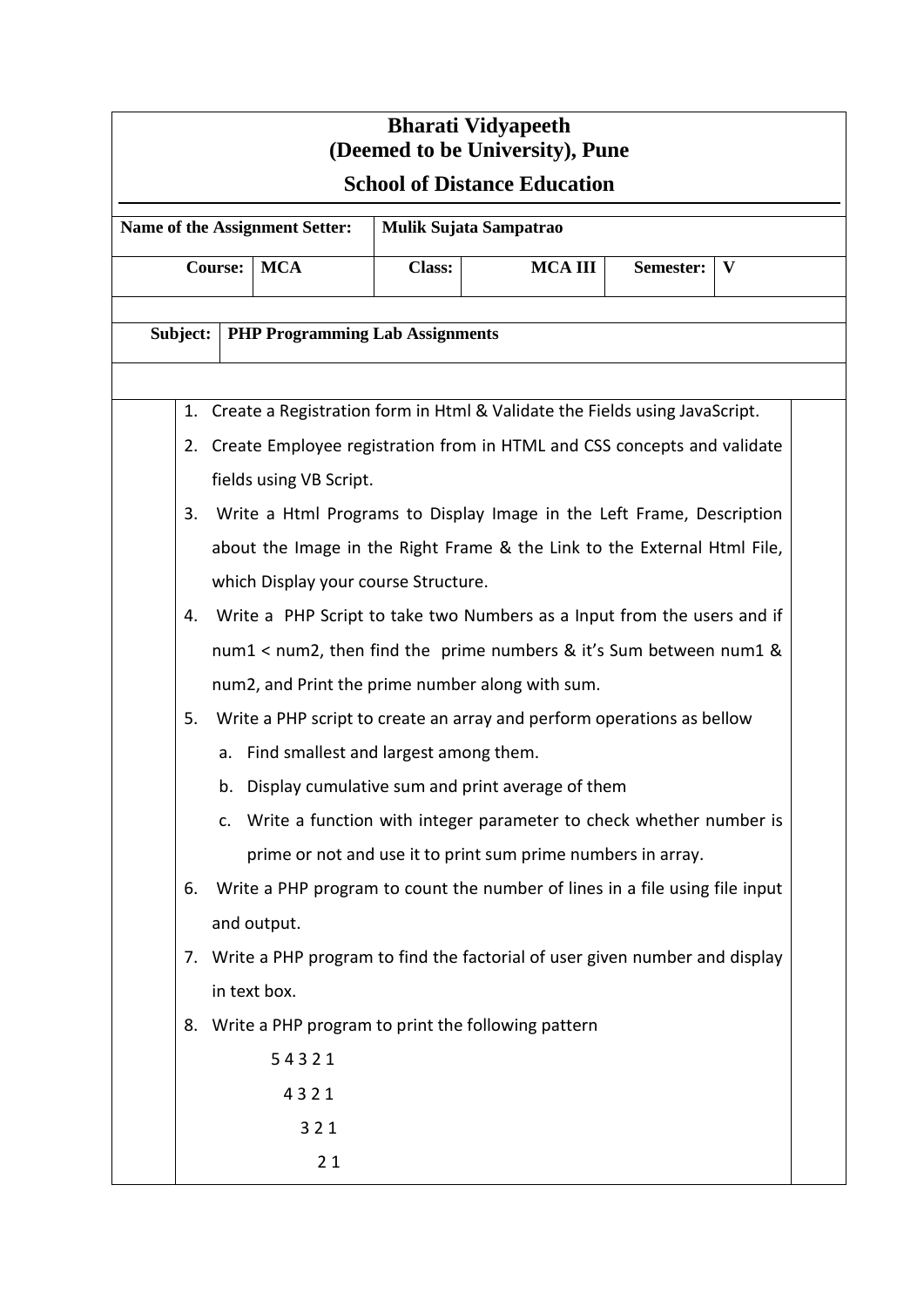- 9. Write a PHP program to accept two integer numbers from a user, reverse them using function and, display reversed numbers and sum of them(reversed numbers) 10. Write a PHP script; check whether cookies named (username, nickname and hitcount) is there or not. If not check request contains parameters named as cookies are there are not. If not contains include page userinfo.php otherwise read parameters, write three cookies named as(username, nickname and hitcount) with values using request parameter values and hitcount =1. Say Hello to user by using bellow rule If hitcount is odd Display "Hello **username** you have visited this page **hitcount** times" else Display "Hello **nickname** you have visited this page **hitcount** times" Request this page multiple times and observe response. 11. Rewrite the above script by making use of session. Put an extra button on page. Use it to destroy a session on clicked on it. 12. Write HTML and JavaScript to accept customer information and validate at client side. Also write a PHP script to read information of an Customer collect this information and validate using PHP script. 13. Write HTML and JavaScript to accept user registration information for online shopping portal. Also write PHP script to read validate and display this information. 14. Create a Student registration table and to insert data into the student
- registration table & perform update & delete operations on the above created table, use database connectivity concept.
- 15. Write a Script to accept two numbers accepted from user and addition of them at server side using AJAX.